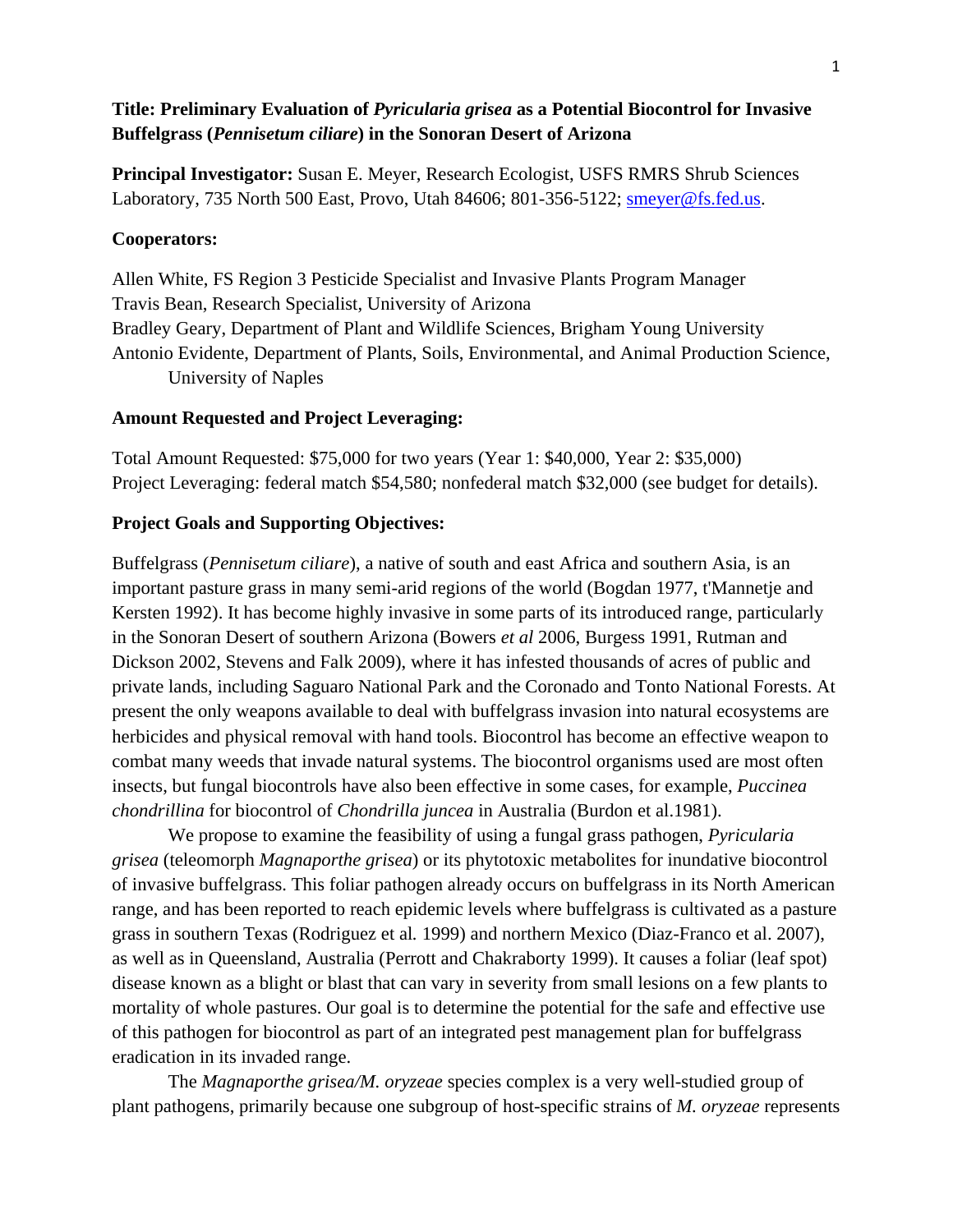the causal agent of rice blast disease, which is a major cause of yield loss in an extremely important food crop worldwide. This pathogen has also become a model organism for the study of pathogenesis (Valent 1990, Howard and Valent 1996, Talbot 2003, Ebbole 2007). This means that a great deal of information is already available on the genomics, genetics, physiology, and epidemiology of this group, as well as many well-developed tools for answering questions about its biology. This will make it relatively easy to examine the biology of pathotypes on buffelgrass. On the other hand, proposed use of an apparently close relative of an economically important crop pathogen for weed biocontrol raises questions of safety which must be satisfactorily addressed before any field implementation of this organism for buffelgrass biocontrol.

**Our study will have five principal objectives:** 1) Determine the current distribution of *Pyricularia grisea* on buffelgrass and on other grass hosts in the invaded range in southern Arizona, 2) Determine the environmental conditions necessary for successful germination, infection, and conidial production for pathogen strains on buffelgrass, 3) Compare environmental conditions in areas where the disease reaches epidemic levels in cultivated buffelgrass pastures with conditions in the invaded range, using climate envelope modeling, 4) Characterize the phytotoxins produced by strains of *Pyricularia grisea* from buffelgrass and examine their ability to cause disease-like damage on buffelgrass host plants, and 5) Determine the phylogenetic relationships of the *P. grisea* strains on buffelgrass using molecular genetic tools and determine potential effects on non-target hosts, including co-occurring native grasses and important grass crops, in cross-inoculation trials.

*Epidemiology*—*Pyricularia grisea* requires warm temperatures and a period of high humidity and accompanying leaf wetness for conidia to germinate and infect host leaves (Greer and Webster 2001). Successful infections result in lesions that then produce a new generation of conidia, which are triggered into forcible release by darkness, increasing their chances of encountering new host leaves wet with dew. Under extended favorable conditions, this polycyclic life cycle can result in exponential increases in numbers of infected plants and infection severity, the scenario for epidemic disease. Several consecutive nights with ambient relative humidities >75% are reported to be conducive to epidemic disease development on buffelgrass (Rodriguez et al. 1999, Diaz-Franco 2007). Under less favorable conditions the pathogen may be present at endemic levels and hardly noticeable. It survives the period of inactive plant growth as mycelium or conidia in or on senesced host leaves (Greer and Webster 2001). The pathogen can sometimes infect inflorescences and can be dispersed with host seeds, but there is no evidence for systemic infection or vertical transmission from plants to seeds (Long et al. 2001).

*Host Range, Host Specialization, and Population Genetic Structure*—The *Magnaporthe grisea* species complex has a very wide host range among the grasses and has even been reported from a few other monocot families (Takan et al. 2011). At the strain or pathotype level, however, this group is characterized by a high degree of host specificity and moleculargenetic differentiation on different hosts (Zellerhoff et al. 2006, Faivre-Rampant et al. 2008). The two major clades in this complex are not interfertile, are strongly differentiated genetically, and have non-overlapping host ranges, and have thus recently been re-classified as distinct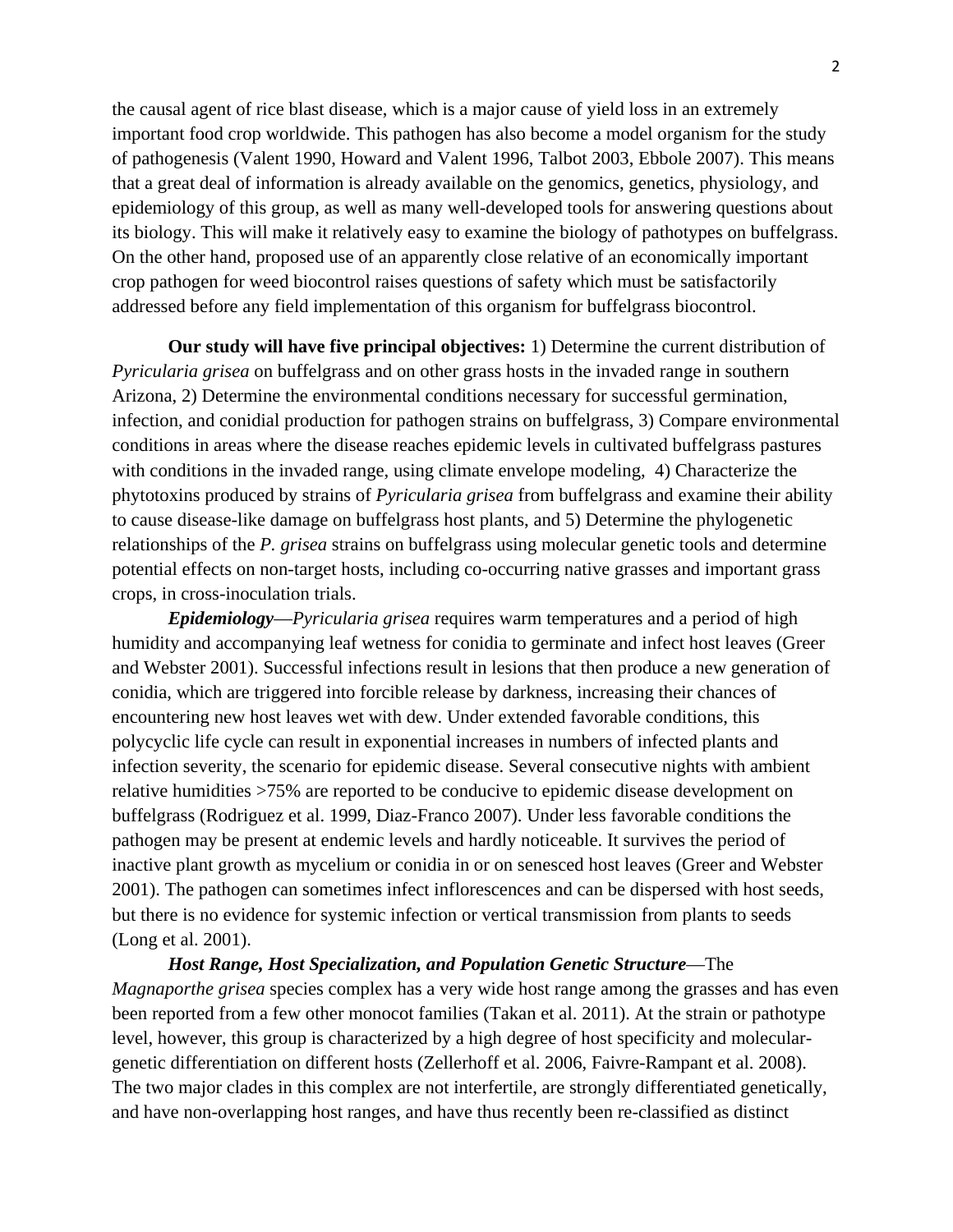species (Couch and Kohn 2002). The strains on buffelgrass have never been characterized, but strains on other *Pennisetum* species clearly belong to the clade now designated as *M. grisea*  (Wilson and Hanna 1992), while strains on most economically important grass crops, including rice, wheat, barley, and finger millet (*Eleusine coracana*), belong to the *M. oryzeae* clade (Couch and Kohn 2002). Interestingly, the strains on rice worldwide are more closely related to each other than to other members of the complex, suggesting that the host shift onto rice happened a single time, most likely early in the domestication process (Couch et al. 2005). This means that it is highly unlikely that strains from buffelgrass would ever be able to make such a host shift. Even species within a single genus or cultivars of a single crop often have host-specific pathotypes of this pathogen that are avirulent on plants of close congeners (Yoshida et al. 2009).

The population genetic structure of the pathogen on rice in North America and other places far from the center of rice origin is characterized by a strong mating type bias, low sexual fertility, and the predominance of a few clonally reproducing lineages. Populations in south China are more diverse and show more evidence of outcrossing. Populations of *M. oryzeae* on finger millet in Africa, on the other hand, have high genetic diversity, high sexual reproduction, and high outcrossing rates, probably because finger millet originated in East Africa (Takan et al. 2011). Co-occurring pathotypes on the rice and finger millet in Africa are totally unrelated, even though they both represent *M. oryzeae.* If pathotypes on buffelgrass in North America follow this pattern, we expect low relationship with strains on other crops, low diversity and a predominance of a few clonal lineages, as buffelgrass in North America is far from its center of origin. This pattern of low diversity is expected to be even more extreme because buffelgrass is much less genetically diverse in its introduced range than any cereal crop species. It appears likely that the entire population of buffelgrass in the invaded range in southern Arizona is made up of a single apomictically reproducing cultivar, known as Common, American, or T-4464 (Guttierez-Ozuna et al. 2009). This may make the task of genetically characterizing pathogen strains quite straightforward. On the other hand, *P. grisea* has been reported from several native warm season grass species in Tamaulipas, Mexico, where buffelgrass is grown extensively for forage and has suffered serious blight disease epidemics (Diaz-Franco et al. 2007). The relationship of strains on buffelgrass to strains on co-occurring native grasses requires further study, both phylogenetically and in terms of pathotype specialization.

*Phytotoxin Production*—The pathogen *Pyricularia grisea* is known to produce a wide array of phytotoxic compounds, including polyketides such as pyriculol, epipyriculol, dehydroxypyriculol, and pyricuol (Kim et al.1998), pyricularin, tenuazonic acid, and cytochalasins (Talbot 2003). The cytochalasin pyrichalasin H is a host-specific phytotoxin produced only by pathotypes on *Digitaria*; concurrent application of this phytotoxin can render otherwise nonvirulent strains from other hosts pathogenic on *Digitaria* (Tsurushima et al. 2005). Application of some other phytotoxins produced by the fungus, including pyriculol and tenuazonic acid, can cause typical brown leaf necrosis (Iwasaki et al. 1969,1972, Tshurushima et al. 2009); these could potentially be used as biologically based herbicides (Evidente 2006, Evidente and Abouzeid 2006, Evidente 2010). Phytotoxins produced by pathotypes from *Pennisetum* have not been characterized, but novel metabolites with herbicidal properties could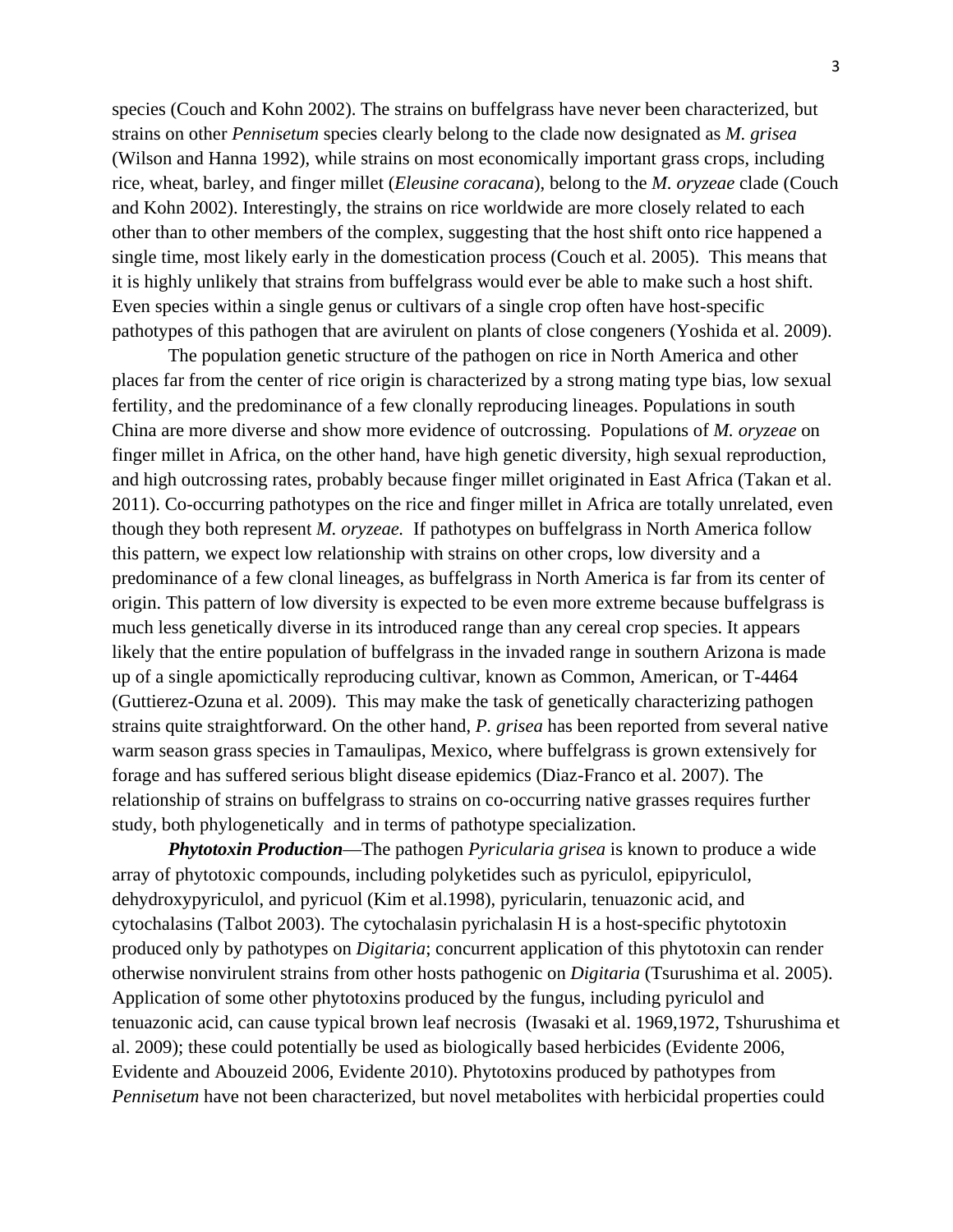potentially be discovered. Such herbicidal metabolites could be useful in the event that the pathogen itself cannot be used safely or effectively on buffelgrass infestations in Arizona.

#### **Project Justification/Urgency**

Invasion of natural ecosystems by fire-prone non-native grasses has been documented to result in wholesale ecosystem conversion from high diversity native woodland or shrubland to exotic grass monoculture dysclimax over large areas in a number of cases worldwide (Burquez-Montijo et al. 2002, Clarke et al. 2005, Daehler and Goergen 2005, Fairfax and Fensham 2000). The massive ecosystem conversions resulting from invasion of cheatgrass (*Bromus tectorum*) in the Great Basin and red brome (*B. rubens*) in the Mojave Desert indicate that this conversion process can readily take place in North American deserts (Whisenant 1990, Brooks 1999). Buffelgrass poses this kind of threat to the Sonoran Desert, particularly to the iconic shrubsucculent plant communities such as saguaro woodland that support high biological diversity (Olsson et al. 2011). Buffelgrass is in a process of rapid range expansion in southern Arizona, and any realistic effort to stop its spread and protect high-value native ecosystems from destruction must happen quickly. There is tremendous public support for this effort in the Tucson area, as evidenced by the well-organized infrastructure in place for tackling this problem and the involvement of many hundreds of citizen volunteers in control projects (http://buffelgrass.org). The possibility of using biocontrol, including *P. grisea*, as part of the IPM strategy has been suggested several times, but no one has taken on the preliminary work to determine if this approach is feasible (Rogstad 2008). The fact that relatives of *P. grisea* are important crop pathogens has put a damper on the idea of buffelgrass biocontrol with this pathogen, as well as the fact that buffelgrass itself is considered a crop in other parts of its introduced North American range. In fact, considerable effort has apparently been devoted to developing blight-resistant buffelgrass cultivars (e.g., http://www.pogueagri.com/Buffelgrass\_Laredo\_Brand.aspx). However, in view of the urgency of finding a more effective IPM strategy for buffelgrass control in Arizona, the biocontrol potential of *P. grisea* in this context deserves critical examination.

#### **Approach**

*Objective 1--*We will initiate our study by determining to what extent the *P. grisea* already occurs on buffelgrass and on co-occurring grasses in the invaded range in southern Arizona. We will carry out disease surveys in at least 20 discrete buffelgrass invasion areas during the period of active growth, using a transect method with collection of diseased leaf tissue for culturing and confirmation of pathogen identity (Greer and Webster 2001). We will include estimates of disease severity in each area. Pathogen strains obtained from the field will be used in subsequent studies. We may encounter additional pathogens in this process; these will be cultured and placed in long-term storage for potential future investigations.

*Objective 2--*Pathogen strains obtained in the field survey, as well as strains obtained from areas where the disease impacts pasture plantings, will be used to determine the window of infection required by the pathogen. Ten strains will be chosen for conidial increase, and known densities of conidia will be spray-inoculated onto buffelgrass host seedlings (ten replicates per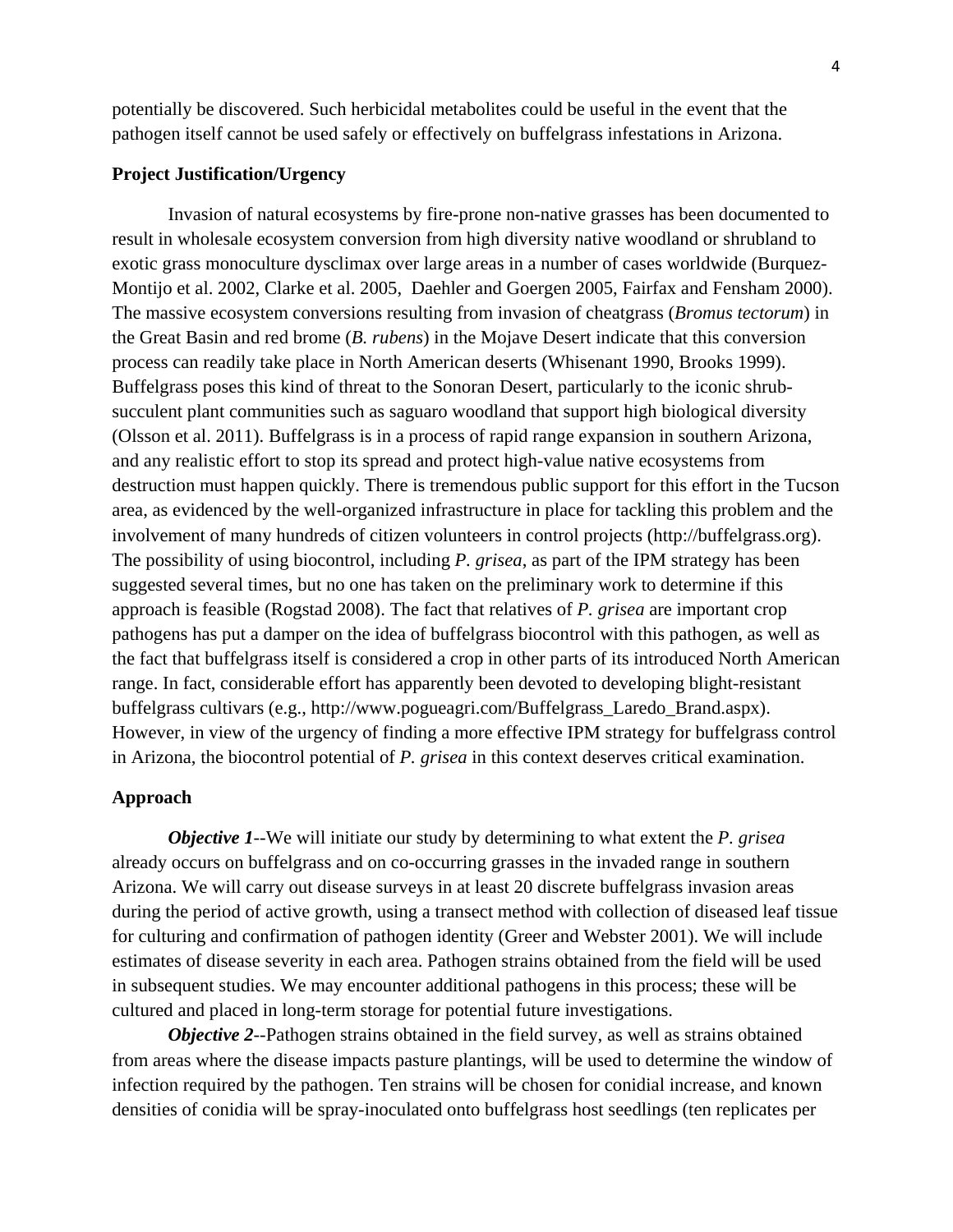treatment per strain). Treatments will include a factorial combination of temperature (15, 20, 25, 30C) and relative humidity period >80% in plastic tents (4, 8, 16 hours). After incubation, tents will be removed and plants will be placed in a low-humidity (30%) environment at 25C. Disease development will be evaluated using established criteria (Valent and Chumley 1991). Care will be taken to preserve virulence through the culture process.

*Objective 3--We will use climate envelope modeling procedures (Rehfeldt et al. 2006) to* characterize climate across the known range of *P. grisea* on buffelgrass in North America, and compare that climate with the climate in the invaded range in southern Arizona, to determine how likely it is that this pathogen could cause disease at levels effective for biocontrol in the invaded range, either in an inundative strategy where massive amounts of inoculum are applied when weather conditions reach a critical threshold (Yang and teBeest 1993), or in a classical strategy where the disease is introduced to an area and expected to persist naturally and provide a level of long-term control (Caltigarone 1981).

*Objective 4--In order to determine the feasibility of using phytotoxins from this pathogen* as herbicides on buffelgrass, we will produce ten pathogen strains in liquid culture (potato dextrose broth at 25C), quantify the phytotoxicity of the culture filtrates using host leaf bioassays, extract the secondary metabolites from each culture filtrate, purify the secondary metabolites present, determine their structure using chemical and spectroscopic techniques, and carry out bioassays with the purified compounds to determine phytotoxicity on the target host (Evidente et al. 2002, 2005).

*Objective 5--*We will genetically characterize *P.grisea* strains obtained from buffelgrass by obtaining molecular fingerprints for several genes commonly used for identification and characterization of fungi, including *Magnaporthe*. These include the ITS region of ribosomal RNA, and the actin, beta-tubulin, and calmodulin genes (Couch et al. 2005). DNA will be extracted from each strain and amplified using PCR with primers specific to these genes, and the resulting amplification products will be sequenced. Sequences will be compared with sequences in GENEBANK using BLAST technology, and phylogenetic software (e.g., PHYLIP) will be used to determine relationships with known strains. Cross-inoculation trials to determine susceptibility of non-target hosts to strains from buffelgrass and susceptibility of buffelgrass to locally obtained strains from other hosts will follow a similar protocol to that described earlier for determining the infection window, using conditions optimal for pathogen infection.

#### **Expected Products and Outcomes**

 At the end of this two-year project, we should be able to make an informed decision to either abandon the idea of buffelgrass biocontrol with *P. grisea* based on lack of potential for safe and effective use, or to tackle the next stage of biocontrol development, namely a pilot inoculum and/or phytotoxin production system and small-scale experimental field application.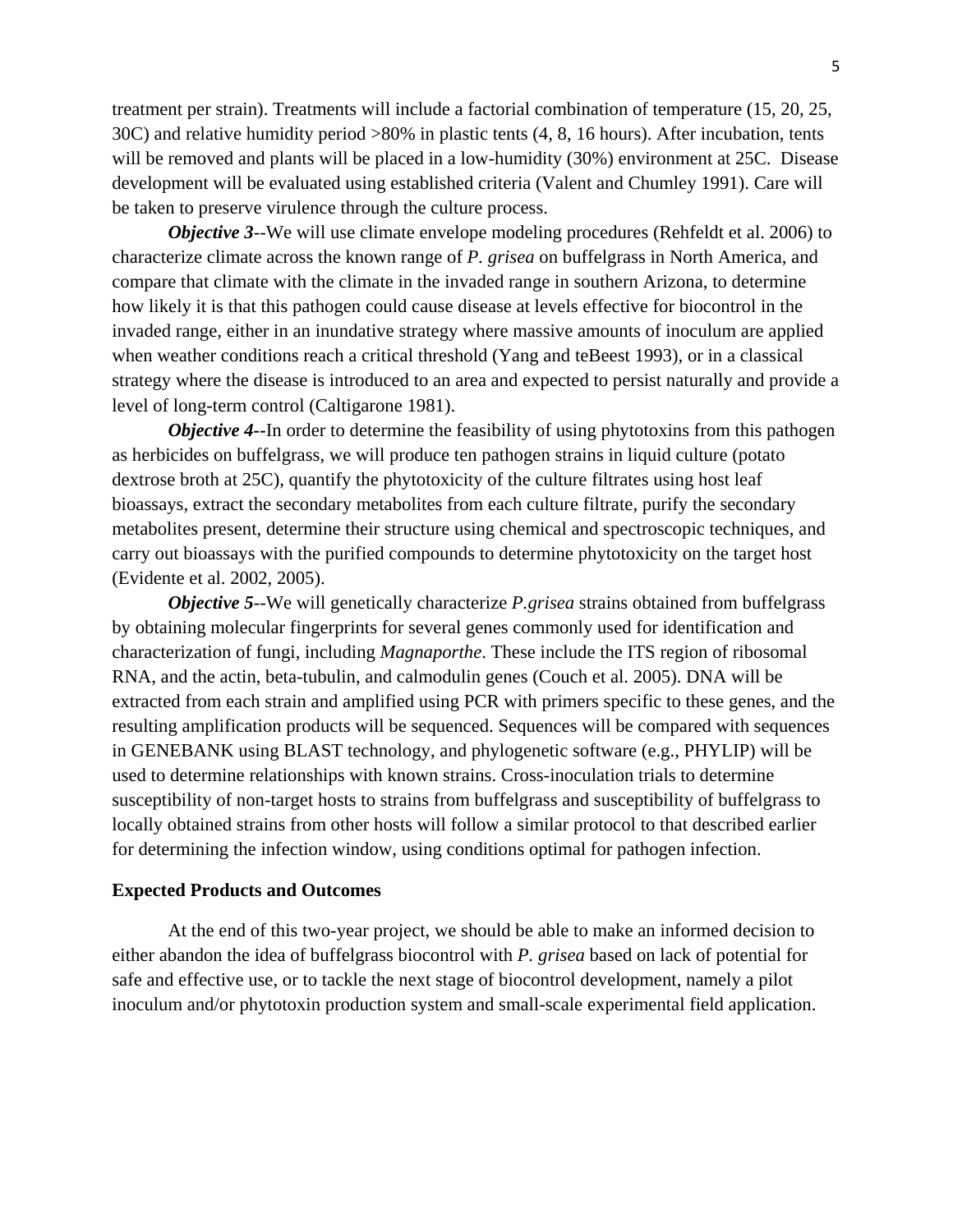# **Research Timetable (March 2012 - March 2014)**

| <b>Research Activity</b>                                                                                                                                                                                                                                                                | <b>Dates</b>                       | <b>PI's Responsible</b> |  |
|-----------------------------------------------------------------------------------------------------------------------------------------------------------------------------------------------------------------------------------------------------------------------------------------|------------------------------------|-------------------------|--|
| Obtain P. grisea isolates from buffelgrass leaf<br>tissue and produce in pure culture.                                                                                                                                                                                                  | March 2012 -<br>September 2012     | Bean, Meyer, Geary      |  |
| Obtain climate data from areas affected by P.<br>grisea in cultivated buffelgrass pastures.                                                                                                                                                                                             | March 2012 -<br>June 2012          | Meyer                   |  |
| Carry out blight disease surveys; obtain seeds of<br>buffelgrass and potential nontarget hosts.                                                                                                                                                                                         | June 2012 -<br>October 2012        | Bean                    |  |
| Complete climate envelope modeling and prepare<br>manuscript on potential vs. actual distribution of<br>pathogen in invaded range.                                                                                                                                                      | June 2012 -<br>February 2013       | Meyer, Bean             |  |
| Place P. grisea cultures in long-term storage to<br>preserve genetic characteristics, produce mycelial<br>material for genetic characterization, produce<br>conidial inoculum for greenhouse trials, and<br>produce culture filtrates for phytotoxin<br>characterization and bioassays. | September 2012 -<br>December 2012  | Geary                   |  |
| Carry out genetic characterization and<br>phylogenetic analysis, prepare manuscript on<br>relationships of $P$ . grisea on buffelgrass to $P$ .<br>grisea on other hosts.                                                                                                               | January 2013 -<br>June 2013        | Geary, Meyer            |  |
| Carry out phytotoxin characterization and host<br>plant leaf bioassays with crude filtrates and<br>purified phytotoxins.                                                                                                                                                                | January 2013 -<br>August 2013      | Evidente, Meyer         |  |
| Carry out growth chamber/greenhouse inoculation<br>trials - host range study.                                                                                                                                                                                                           | January 2013 -<br>March 2013       | Meyer                   |  |
| Carry out growth chamber/greenhouse inoculation<br>trials - window of infection study.                                                                                                                                                                                                  | April 2013 -<br>June 2013          | Meyer                   |  |
| Analyze data and prepare manuscripts on host<br>range and window of infection studies.                                                                                                                                                                                                  | July 2012 -<br>March 2014          | Meyer, Geary            |  |
| Analyze data and <b>prepare manuscript</b> on<br>phytotoxin characterization.                                                                                                                                                                                                           | <b>August 2013 -</b><br>March 2014 | Evidente, Meyer         |  |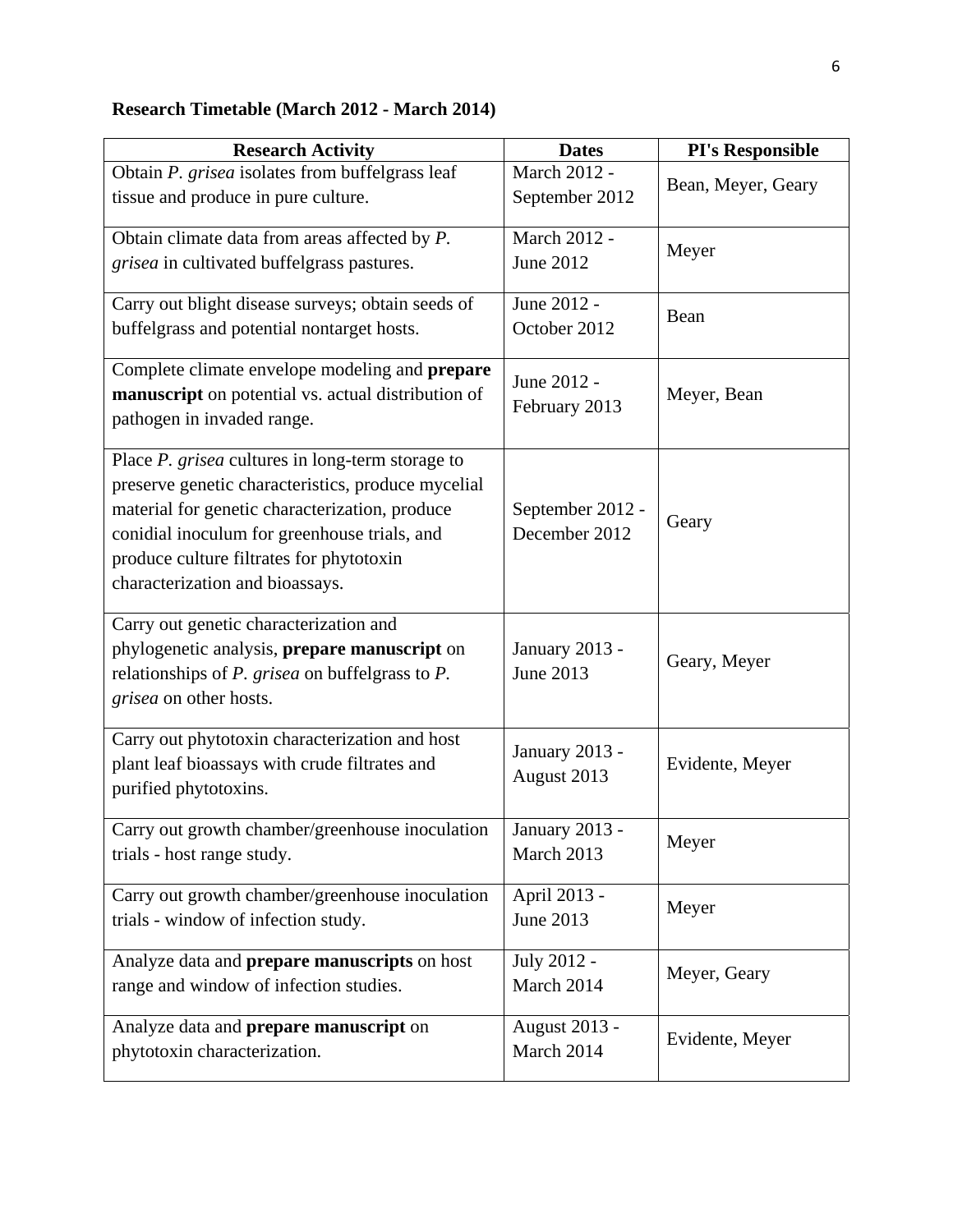#### **Literature Cited**

Bogdan AV. 1977. Tropical Pasture and Fodder Plants (Grasses and Legumes). pp. 66-74. Longman: London and New York.

Bowers JE, Bean TM, and Turner RM. 2006. Two decades of change in distribution of exotic plants at the Desert Laboratory, Tucson, Arizona. Madroño 53:254-265.

Brooks ML. 1999. Alien annual grasses and fire in the Mojave Desert. Madroño 46:13–19.

Burdon JJ, Groves RH, and Cullen JM. 1981. The impact of biocontrol on the distribution and abundance of *Chondrilla juncea* in southeastern Australia. Journal of Applied Ecology 18:957- 966.

Burgess TL. 1991. Exotic plants at the Desert Laboratory. Madroño 53:254-265.

Burquez-Montijo AM, Miller ME, Yrizar AM, and Tellman B. 2002. Mexican grasslands, thornscrub, and the transformation of the Sonoran Desert by invasive exotic buffelgrass (*Pennisetum ciliare*). Invasive exotic species in the Sonoran region (B Tellman, ed.), pp. 126– 146, The University of Arizona Press, The Arizona-Sonora Desert Museum, Tucson, AZ.

Caltagirone LR. 1981. Landmark examples in classical biological control. Annual Review of Entomology 26: 213-232

Clarke PJ, Latz PK, and Albrecht DE. 2005. Long-term changes in semi-arid vegetation: invasion of an exotic perennial grass has larger effects than rainfall variability. Journal of Vegetation Science 16:237–248.

Couch BC, Fudal I, LeBrun MH, Tharreau D, Valent B, Kim PV, Notteghem JL, and Kohn LM. 2005. Origins of host-specific populations of the blast pathogen *Magnaporthe oryzae* in crop domestication with subsequent expansion of pandemic clones on rice and weeds of rice. Genetics 170:613–630.

Couch BC, and Kohn LM. 2002. A multilocus gene genealogy concordant with host preference indicates segregation of a new species, *Magnaporthe oryzae*, from *M. grisea.* Mycologia 94:683– 693.

Daehler CC, and Goergen EM. 2005. Experimental restoration of an indigenous Hawaiian grassland after invasion by Buffel grass (*Cenchrus ciliaris*). Restoration Ecology 13: 380 –389.

Diaz-Franco A, Mendez-Rodríguez A, and Garza-Cedillo R. 2007. Tizón foliar del pasto buffel: Su presencia in Tamaulipas, Mexico. 2007. Agricultura Técnica en México 33 (3): 285-295.

Ebbole DJ. 2007. *Magnaporthe* as a model for understanding host-pathogen interactions. Annual Review of Phytopathology 45:437-456.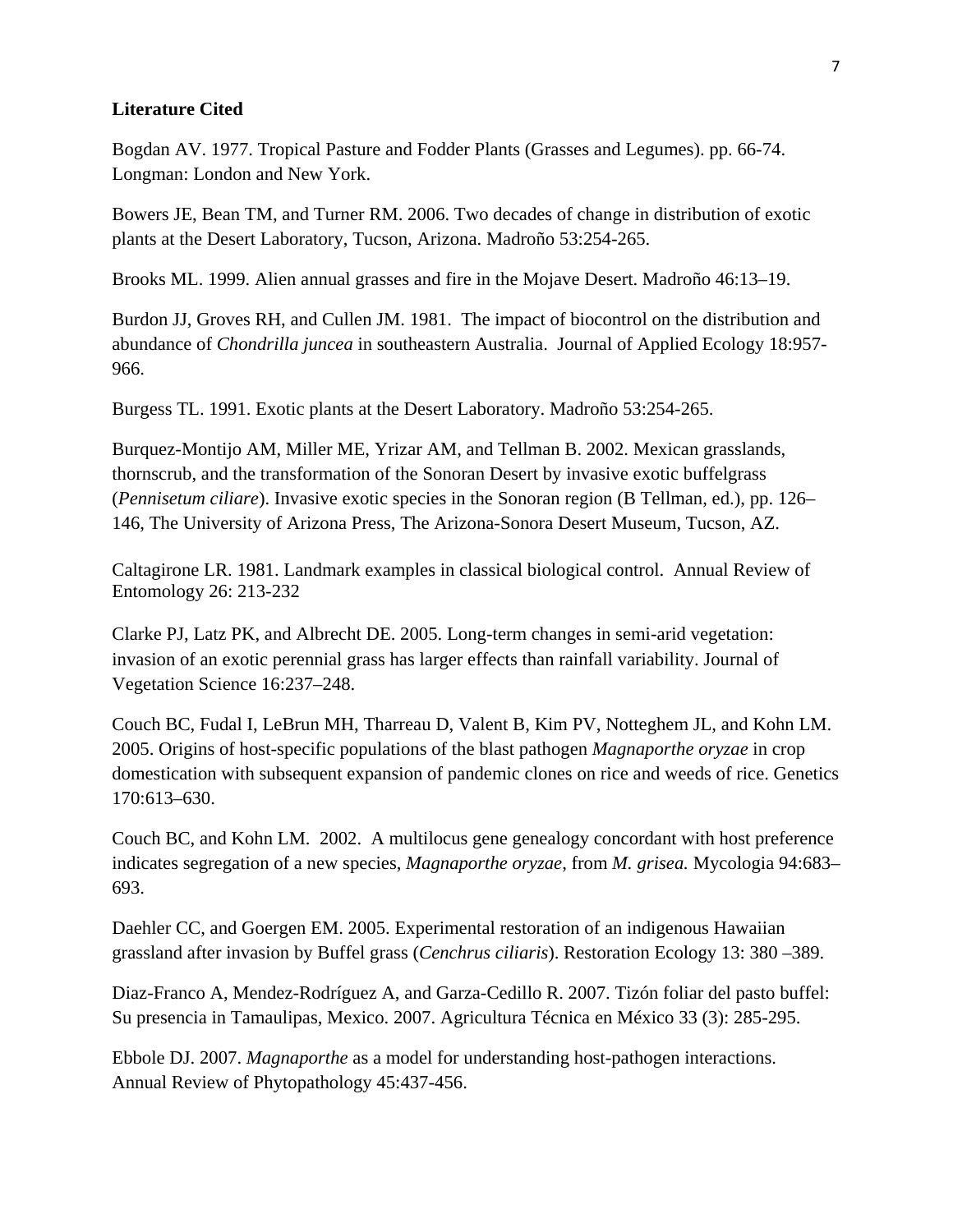Evidente A. 2006. Chemical and biological characterization of toxins produced by weed pathogenic fungi as potential natural herbicides. *In:* Natural Products for Pest Management, ACS Symposium Series 927, Eds. Rimando AM, and Duke SO, ACS Division of Agricultural and Food Chemistry, Inc., Washington, USA, pp. 62-75.

Evidente A. 2010. New fungal metabolites, as antifungals, herbicides and insecticides for agrarian plants pests. In: Comprehensive Bioactive Natural Products (Ed. Gupta VK), Studium Press, Vol 1, Chapter 15, pp. 333-389.

Evidente A, and Abouzeid MA. 2006. Characterization of phytotoxins from phytopathogenic fungi and their potential use as herbicides in integrated crop management. *In:* Handbook of Sustainable Weed Management, Eds. Singh PH, Batish DR, and Kohli RK. The Harworth Press Inc., New York, pp. 507-532.

Evidente A, Andolfi A, Vurro M, Zono MC, and Motta A. 2002. Cytochalasins Z1, Z2 and Z3, three 24-oxa[14]cytochalasins produced by *Pyrenophora semeniperda*. Phytochemistry 60:45- 53.

Evidente A, Andolfi A, Vurro M, Fracchiolla M, Zonna MC, and Motta A. 2005. Drazepinone, a trisubstituted tetrahydronaphthofuroazepinone with herbicidal activity produced by *Drechslera siccans.* Phytochemistry 66:715-721.

Fairfax RJ, and Fensham RJ. 2000. The effect of exotic pasture development on floristic diversity in central Queensland, Australia. Biological Conservation 94:11–21.

Faivre-Rampant O, Thomas J, Allègre M, Morel JB, Tharreau D, Nottéghem JL, Lebrun MH, Schaffrath U, and Piffanelli P. 2008. Characterization of the model system rice–*Magnaporthe* for the study of nonhost resistance in cereals. New Phytologist 180:899-910.

Greer CA, and Webster RK. 2001. Occurrence, distribution, epidemiology, cultivar reaction, and management of rice blast disease in California. Plant Disease 85:1096-1102.

Gutierrez-Ozuna R. Eguiarte LE, Molina-Freaner F. 2009. Genotypic diversity among pasture and roadside populations of the invasive buffelgrass (*Pennisetum ciliare* L. Link) in northwestern Mexico. Journal of Arid Environments 73:26-32.

Howard RJ, and Valent B. 1996. Breaking and entering: Host penetration by the fungal rice blast pathogen *Magnaporthe grisea*. Annual Review of Microbiology 50: 491-512.

Iwasaki S, Muro H, Nozoe S, Okuda S, and Sato Z. 1972. Isolation of 3,4-dihydro,3,4,8 trihydroxy-1(2H)-naphthalene and tenuazonic acid from *Pyricularia oryzae* Cavara. Tetrahedron Letters 1:13-16.

Iwasaki S, Nozoe S, Okuda S, Sato Z, and Kozaka T. 1969. Isolation and structural elucidation of a phytotoxic substance from *Pyricularia oryzae* Cavara. Tetrahedron Letters 45:3977-3980.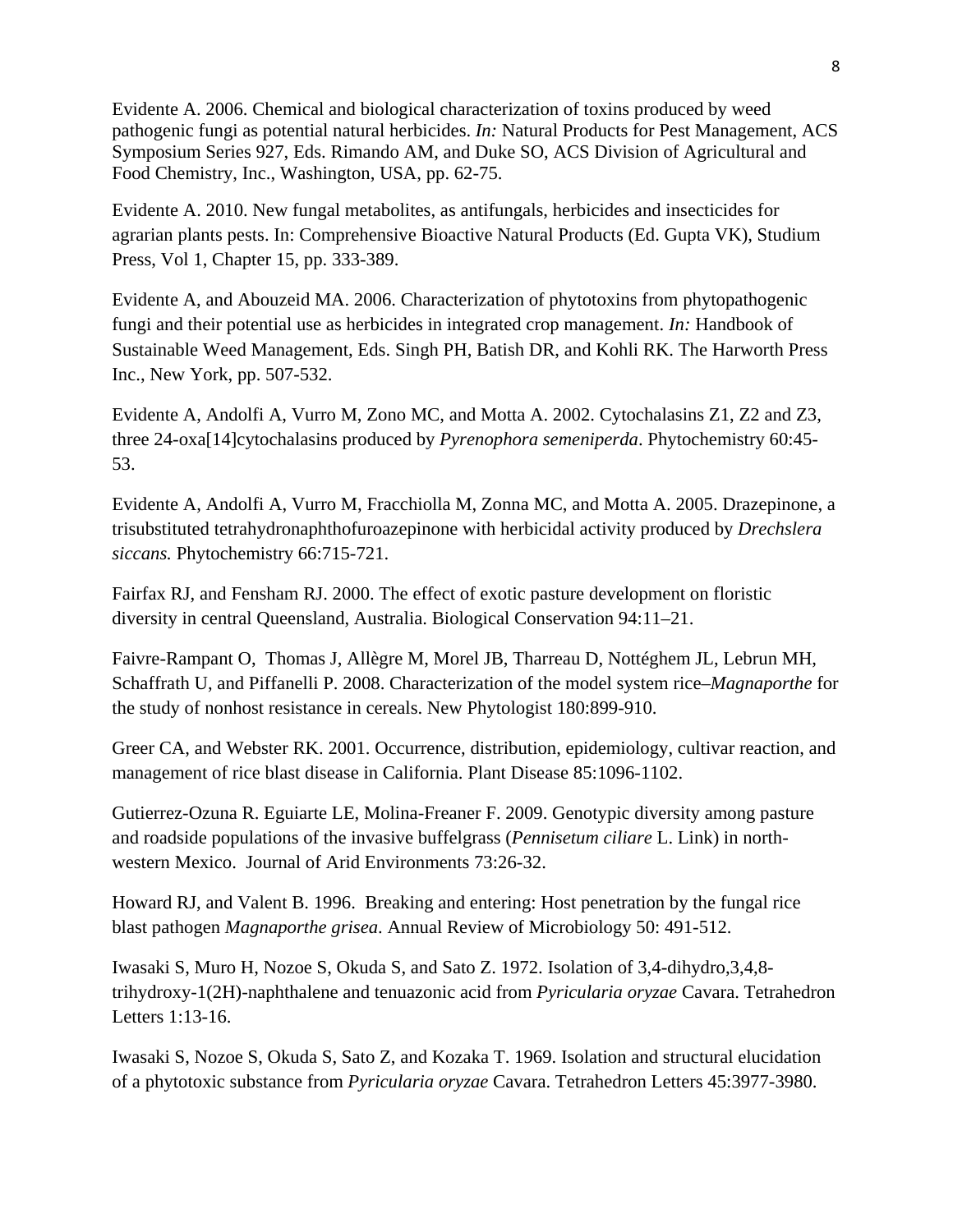Kim JC, Min JY, Kim HT, Cho KY, and Yu SH.1998. Pyricuol, a new phytotoxin from *Magnaporthe grisea*. Bioscience, Biotechnology, and Biochemistry 62:173-174.

Long DH, Correll JC, Lee FN, and teBeest DO. 2001 Rice blast epidemics initiated by infested rice grain on the soil surface. Plant Disease 85: 612–616.

Olsson AD, Betancourt JL, McClaran MP, and Marsh SE. 2011. Sonoran Desert Ecosystem transformation by a C4 grass without the grass/fire cycle. Diversity and Distributions in press.

Perrott RF and Chakraborty S. 1999. *Pyricularia grisea* causes blight of buffel grass (*Cenchrus ciliaris*) in Queensland, Australia. Tropical Grasslands 33:201-206.

Rehfeldt GE, Crookston NL, Warwell MV, and Evans JS. 2006. Empirical analyses of plantclimate relationships for the western United States. International Journal of Plant Science 167:1123-1150.

Rodriguez O, Gonzalez-Dominguez J, Krausz JP, Odvody GN, Wilson JP, Hanna WW, and Levy M. 1999. First report and epidemics of buffelgrass blight caused by *Pyricularia grisea* in South Texas. Plant Disease 83:398.

Rogstad A (ed.). 2008. The Buffelgrass Strategic Plan. Arizona-Sonora Desert Museum, Tucson, AZ.

Rutman S, and Dickson L. 2002. Management of buffelgrass on Organ Pipe Cactus National Monument, Arizona. In: Tellman B (ed), Invasive exotic species in the Sonoran region. University of Arizona Press, Tucson, pp. 311-330.

Stevens J, and Falk DA. 2009. Can buffelgrass invasions be controlled in the American Southwest? Using invasion ecology theory to understand buffelgrass success and develop comprehensive restoration and management. Ecological Restoration 27: 417-427.

Takan JP, Chipili J, Muthumeenakshi S, Talbot NJ, Manyasa EO, Bandyopadhyay R, Sere Y, Nutsugah SK, Talhinhas P, Hossain M, Brown AE, and Sreenivasaprasad S. 2011. *Magnaporthe oryzae* populations adapted to finger millet and rice exhibit distinctive patterns of genetic diversity, sexuality and host interaction. Molecular Biotechnology DOI 10.1007/s12033-011- 9429-z.

Talbot NJ. 2003. On the trail of a cereal killer: Exploring the biology of *Magnaporthe grisea*. Annual Review of Microbiology 57:177–202.

't Mannetje L, and Kersten SMM. 1992. *Cenchrus ciliaris* L. In: 't Mannetje, L. and Jones, R.M. (eds) Plant Resources of South-East Asia No. 4. Forages. pp. 77-79. Pudoc Scientific Publishers, Wageningen, the Netherlands.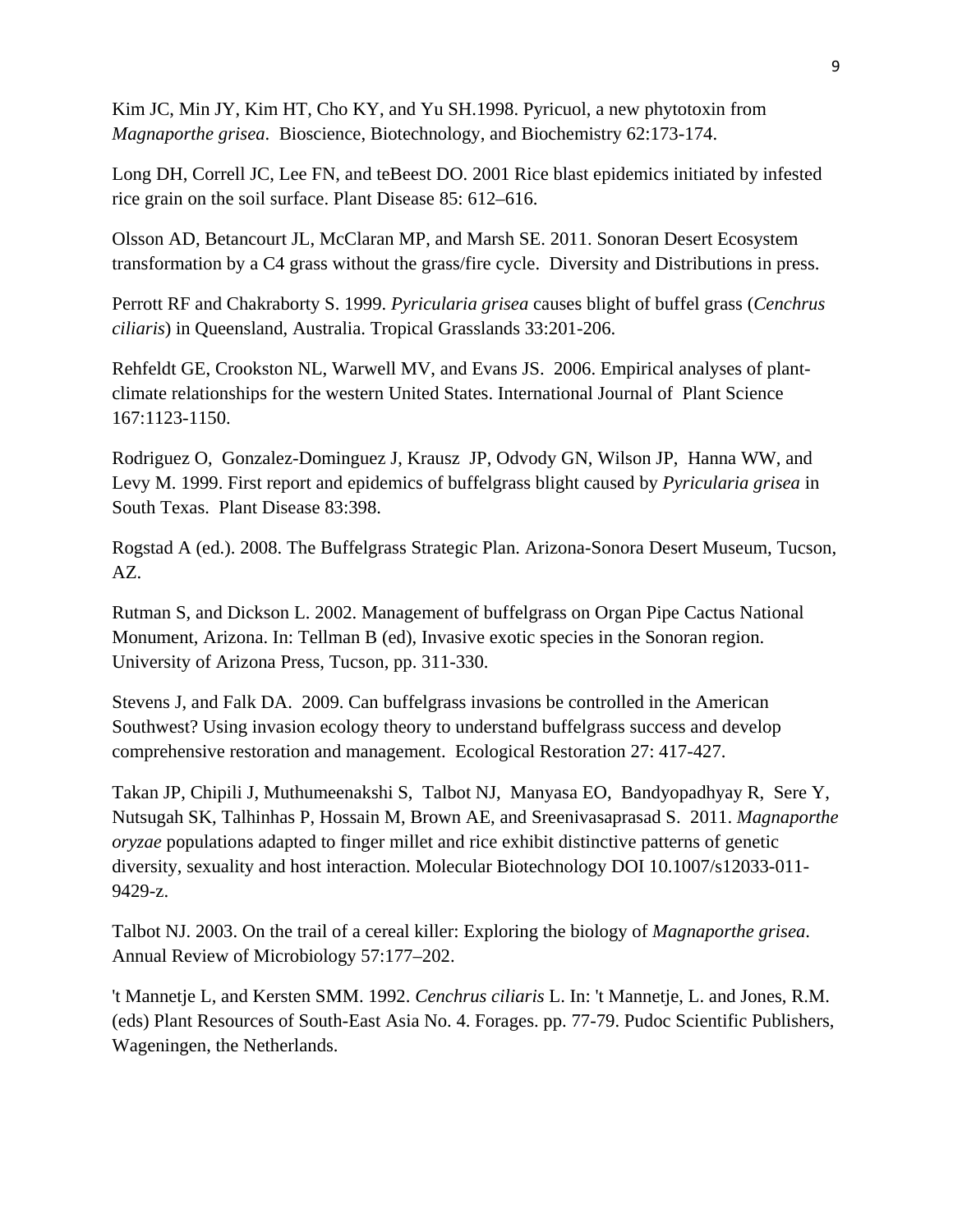Tsurushima T, LeDinh D, Kawashima K, Murakama J, Nakayashiki H, Tosa Y, and Mayama S. 2005. Pyrichalasin H production and pathogenicity of *Digitaria*-specific isolates of *Pyricularia grisea.* Molecular Plant Pathology 6: 605–613.

Tsurushima T, Nakayashiki H, Tosa Y, and Mayama S. 2009. Pathogenicity related compounds produced by blast fungus. In: Advances in Genetics, Genomics and Control of Rice Blast Disease Part III, Wang GL, and Valent B, Eds. Springer. p. 247-255.

Valent B. 1990. Rice blast as a model system for plant pathology. Phytopathology 93: 1378– 1385.

Valent B, and Chumley FG. 1991. Molecular genetic analysis of the rice blast fungus *Magnaporthe grisea.* Annual Review of Phytopathology 29:443–467.

Whisenant SG. 1990. Changing fire frequencies on Idaho's Snake River Plains: ecological and management implications. Symposium on cheatgrass invasion, shrub die-off, and other aspects of shrub biology and management. McArthur ED, Romney EM, Smith SD and Tueller PT, eds., pp. 4–10, U.S. Department of Agriculture, Forest Service, Intermountain Research Station, Ogden UT.

Wilson WP, and Hanna WW. 1992. Disease resistance in wild *Pennisetum* species. Plant Disease 96: 1171-1175.

Yang XB, and teBeest DO. 1993. Epidemiological mechanisms of mycoherbicide effectiveness. Phytopathology 83:891-893.

Yoshida K, Saitoh H, Fujisawa S, Kanzaki H, Matsumura H, Yoshida K, Tosa Y, Chuma I, Takano Y, Win J, Kamoun S, and Terauchia R. 2009. Association genetics reveals three novel avirulence genes from the rice blast fungal pathogen *Magnaporthe oryzae*. The Plant Cell 21: 1573-1591.

Zellerhoff N, Jarosch BL, Groenewald JZ, Crous PW, and Schaffrath U. 2006. Nonhost resistance of barley is successfully manifested against *Magnaporthe grisea* and a closely related *Pennisetum*-infecting lineage but is overcome by *Magnaporthe oryzae.* Molecular Plant Microbe Interactions 19:1014–1022.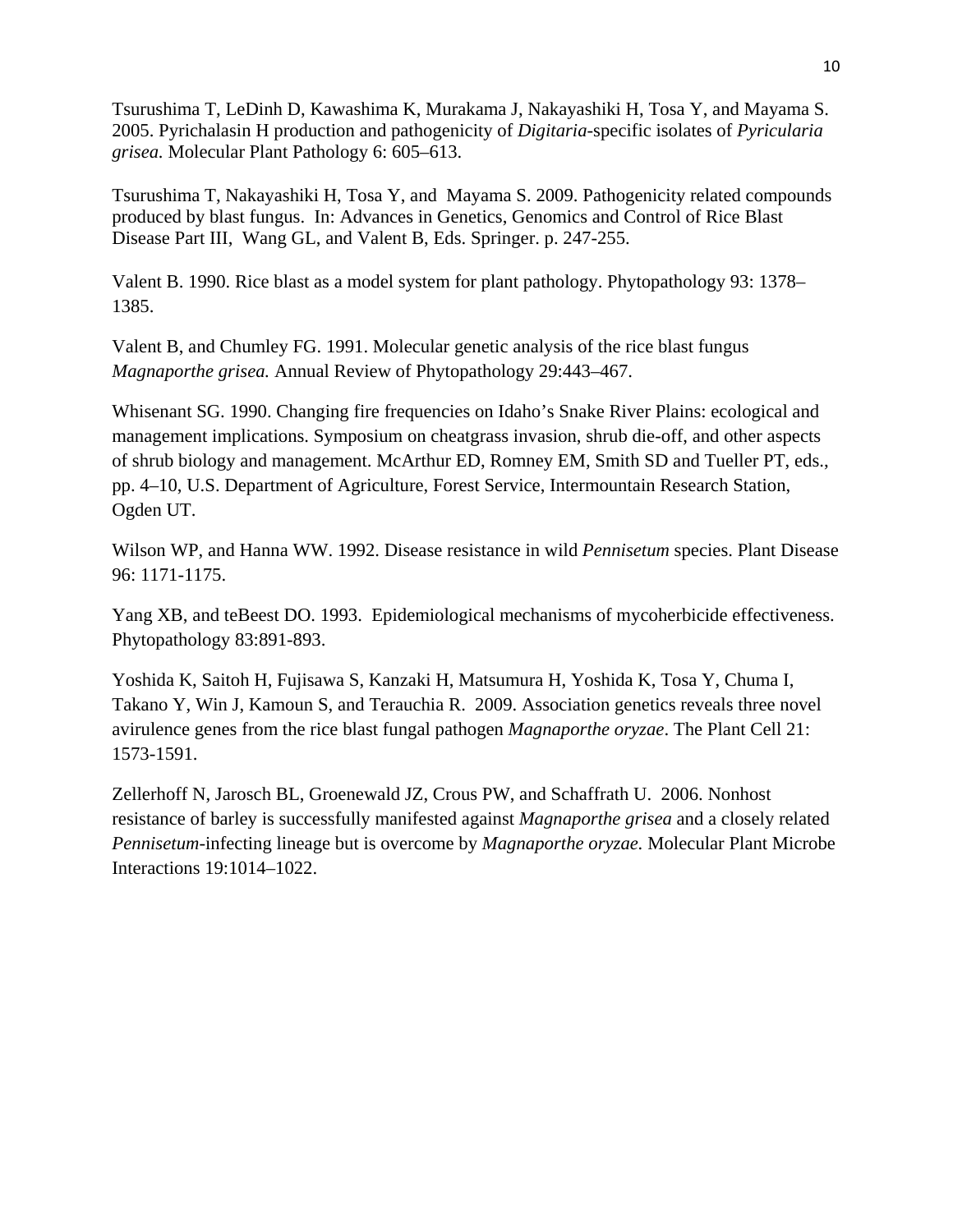# **Budget**

| <b>Budget Line Item</b>                               | <b>Funds</b>     | <b>Funds</b>       | <b>Total</b> |
|-------------------------------------------------------|------------------|--------------------|--------------|
|                                                       | <b>Requested</b> | <b>Contributed</b> | <b>Funds</b> |
| <b>USFS Rocky Mtn. Research Station (Lead)</b>        |                  |                    |              |
| <b>Personnel:</b>                                     |                  |                    |              |
| PI (GS-15) 10%                                        | $\boldsymbol{0}$ | 30,000             | 30,000       |
| Technician (GS-7) 20%                                 | $\boldsymbol{0}$ | 22,000             | 22,000       |
| $\overline{\text{STEP}}$ technician 1200 hours @12/hr | 14,400           | 0                  | 14,400       |
| <b>Total Personnel</b>                                | 14,400           | 52,000             | 66,400       |
| <b>Supplies</b>                                       | 4,600            | $\bf{0}$           | 4,600        |
| <b>Subcontracts:</b>                                  |                  |                    |              |
| Brigham Young University                              | 20,000           | $\bf{0}$           | 20,000       |
| University of Naples Federico II                      | 24,000           | $\boldsymbol{0}$   | 24,000       |
| University of Arizona                                 | 12,000           | $\bf{0}$           | 12,000       |
| <b>Total Net Direct</b>                               | 75,000           | 52,000             | 97,000       |
| Indirect $(7.1\%$ in house, 2.2% pass thru)           | $\bf{0}$         | 2,580              | 2,580        |
| <b>Total</b>                                          | 75,000           | 54,580             | 129,580      |
|                                                       |                  |                    |              |
| <b>Brigham Young University Subcontract</b>           |                  |                    |              |
| Undergraduate techs (1780 hours @ \$9/hr)             | 12,000           | 4,000              | 16,000       |
| Supplies                                              | 6,000            | $\bf{0}$           | 6,000        |
| Travel (professional meeting)                         | 2,000            | 2,000              | 4,000        |
| <b>Total Net Direct</b>                               | 20,000           | 6,000              | 26,000       |
| Indirect (50% of net requested)                       | $\bf{0}$         | 10,000             | 10,000       |
| <b>Total</b>                                          | 20,000           | 16,000             | 36,000       |
|                                                       |                  |                    |              |
| <b>University of Naples Federico II Subcontract</b>   |                  |                    |              |
| MS student assistantship -one semester                | 7,500            | $\boldsymbol{0}$   | 7,500        |
| Supplies                                              | 16,500           | $\boldsymbol{0}$   | 16,500       |
| <b>Total Net Direct</b>                               | 24,000           | $\boldsymbol{0}$   | 24,000       |
| Indirect (50% of Net)                                 | $\bf{0}$         | 12,000             | 12,000       |
| <b>Total</b>                                          | 24,000           | 12,000             | 36,000       |
|                                                       |                  |                    |              |
| <b>University of Arizona Subcontract</b>              |                  |                    |              |
| PI salary support (3 months @ \$4000/month)           | 12,000           | $\bf{0}$           | 12,000       |
| <b>Total Net Direct</b>                               | 12,000           | $\bf{0}$           | 12,000       |
| Indirect (50% of Net Requested)                       | $\bf{0}$         | 6,000              | 6,000        |
| <b>Total</b>                                          | 12,000           | 6,000              | 18,000       |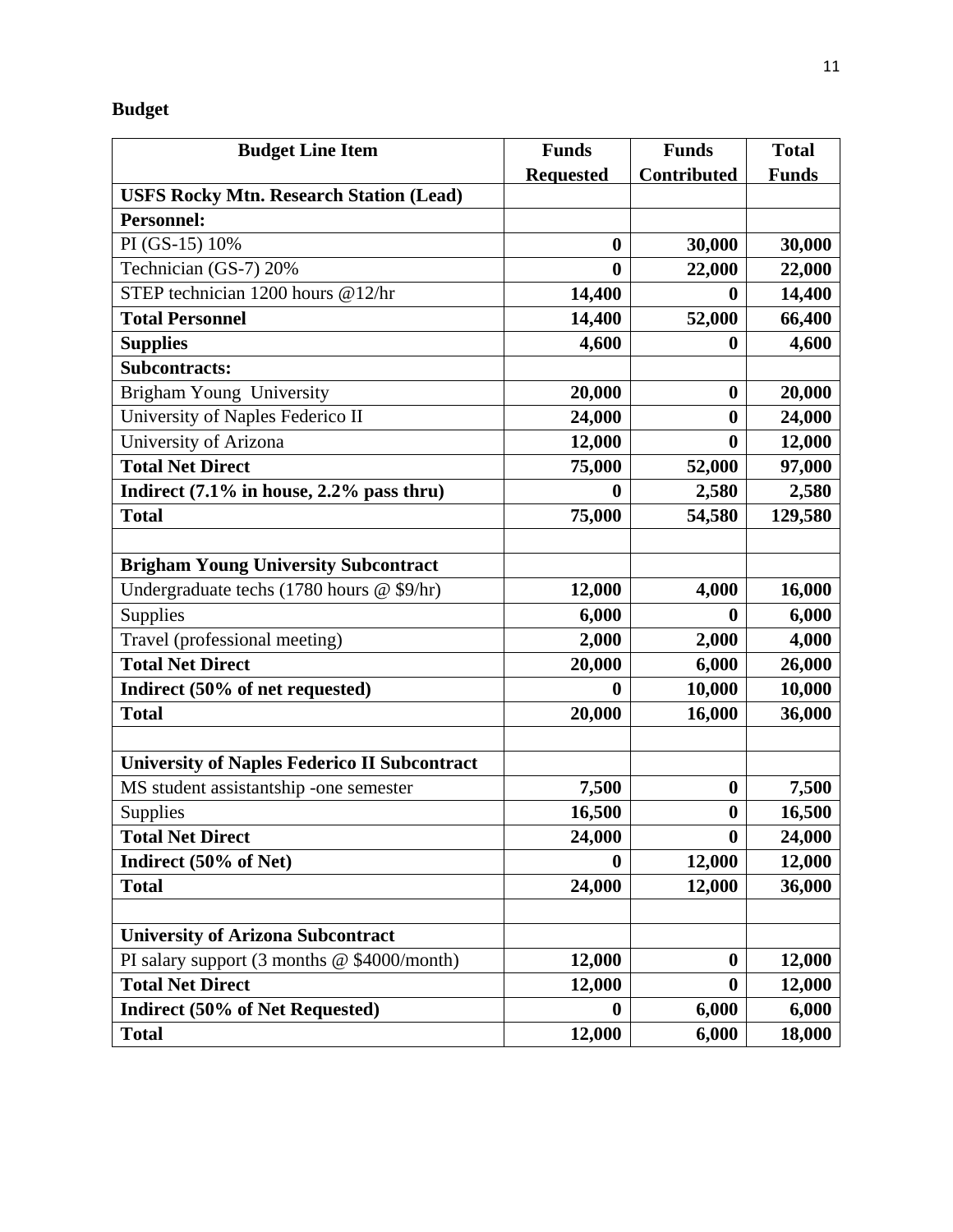#### **Budget Explanation:**

The Rocky Mountain Research Station will be the lead institution. We are requesting \$19,000 for in-house use in support of the growth chamber and greenhouse inoculation experiments and ancillary laboratory work. The funds will be used to hire a STEP student to assist microbiology technician Suzette Clement with the experimental work and to purchase supplies for these experiments. Contributed indirect costs are also indicated at 7.1% of in-house funds and 2.2% of pass-through funds.

Brigham Young University is requesting \$20,000 on a subcontract to support the laboratory culture work, including obtaining pure cultures, placing these in long-term storage to preserve genetic characteristics, producing mycelial material for genetic characterization, producing conidial inoculum for greenhouse trials, and producing and extracting culture filtrates for phytotoxin characterization and bioassay. The personnel budget includes wages for student technicians to carry out this work under the supervision of PI Brad Geary. The supplies budget includes funds for this culture work, and also for molecular genetic characterization of pathogen strains, which will take place at the BYU sequencing facility. BYU is contributing student wages in the form of mentored undergraduate learning projects for academic credit, as well as 50% of net in waived overhead.

Funds supplied on subcontract to the University of Naples Federico II will be used to support a Master's level student for one semester under the direction of PI Antonio Evidente, and to purchase supplies and pay for analyses needed for phytotoxin characterization. The University of Naples is contributing 50% of net in waived overhead.

Funds supplied to the University of Arizona on subcontract will be used for 3 months of salary for PI Travis Bean, who will perform the field blight disease surveys, obtain seeds for the host range and window of infection studies and infected tissue for obtaining pathogen isolates, as well as participating in the climate envelope modeling study. The University of Arizona is contributing 50% of net in waived overhead.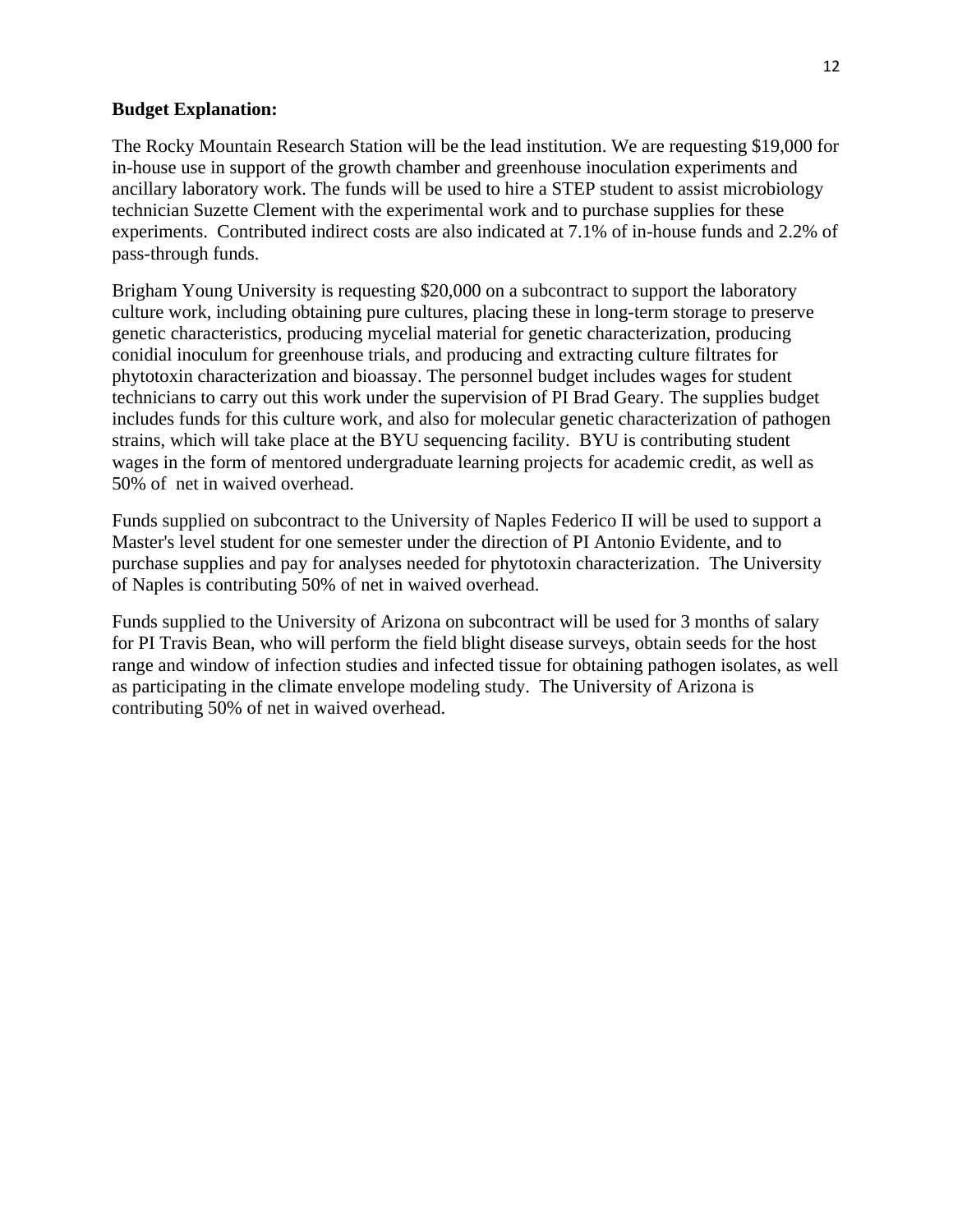#### **CURRICULUM VITAE: Susan E. Meyer, Research Ecologist**

USFS Rocky Mountain Research Station Shrub Sciences Laboratory 735 North 500 East, Provo, UT 84606

Email: smeyer@fs.fed.us Phone: 801-356-5122 Fax: 801-375-6968

#### **Education**

B.S. University of Utah, 1969, Environmental Biology.

M.S. University of Nevada-Las Vegas, 1976, Biological Sciences.

Ph.D. Claremont Graduate School, 1980, Botany.

#### **Professional Experience**

- 1987-present. Research Ecologist, USDA Forest Service, Rocky Mountain Research Station, Shrub Sciences Laboratory, Provo, Utah.
- 1985-1987. Research Associate, Utah Division of Wildlife Resources, USDA Forest Service Shrub Sciences Laboratory, Provo, Utah.
- 1982-1985. Profesor Investigador (Associate Research Professor), Centro Regional para Estudios de Zonas Aridas y Semiaridas, Colegio de Postgraduados, Salinas de Hgo., San Luis Potosi, Mexico.

#### **Some Relevant Peer-reviewed Publications - Last Five Years** (19 total)

- Beckstead J, Meyer SE, Molder C, and Smith DC. 2007. A race for survival: Can *Bromus tectorum* seeds escape *Pyrenophora semeniperda*-caused mortality by germinating quickly? Annals of Botany 99: 907–914.
- Boguena T, Meyer SE, and Nelson DL. 2007. Low temperature during infection limits *Ustilago bullata* (Ustilaginaceae, Ustilaginales) disease incidence on *Bromus tectorum* (Poaceae, Cyperales). Biocontrol Science and Technology 17:33-52.
- Meyer SE, Beckstead J, Allen PS, and Smith DC. 2008. A seed bank pathogen causes seedborne disease: *Pyrenophora semeniperda* on undispersed grass seeds in western North America. Can. J. Plant Path. 30:525-533.
- Meyer SE, Nelson DL, and Clement S. 2010. The ecological genetics of the *Ustilago bullata- Bromus tectorum* pathosystem: A role for frequency-dependent selection? American Journal of Botany 97:1304-1312.
- Meyer SE, Stewart TE, and Clement S. 2010. The quick and the deadly: growth versus virulence in a seed bank pathogen. New Phytologist 187:207-216.
- Meyer SE, Quinney D, Nelson DL, and Weaver J. 2007. Impact of the pathogen *Pyrenophora semeniperda* on *Bromus tectorum* seedbank dynamics in North American cold deserts. Weed Research 47:54–62.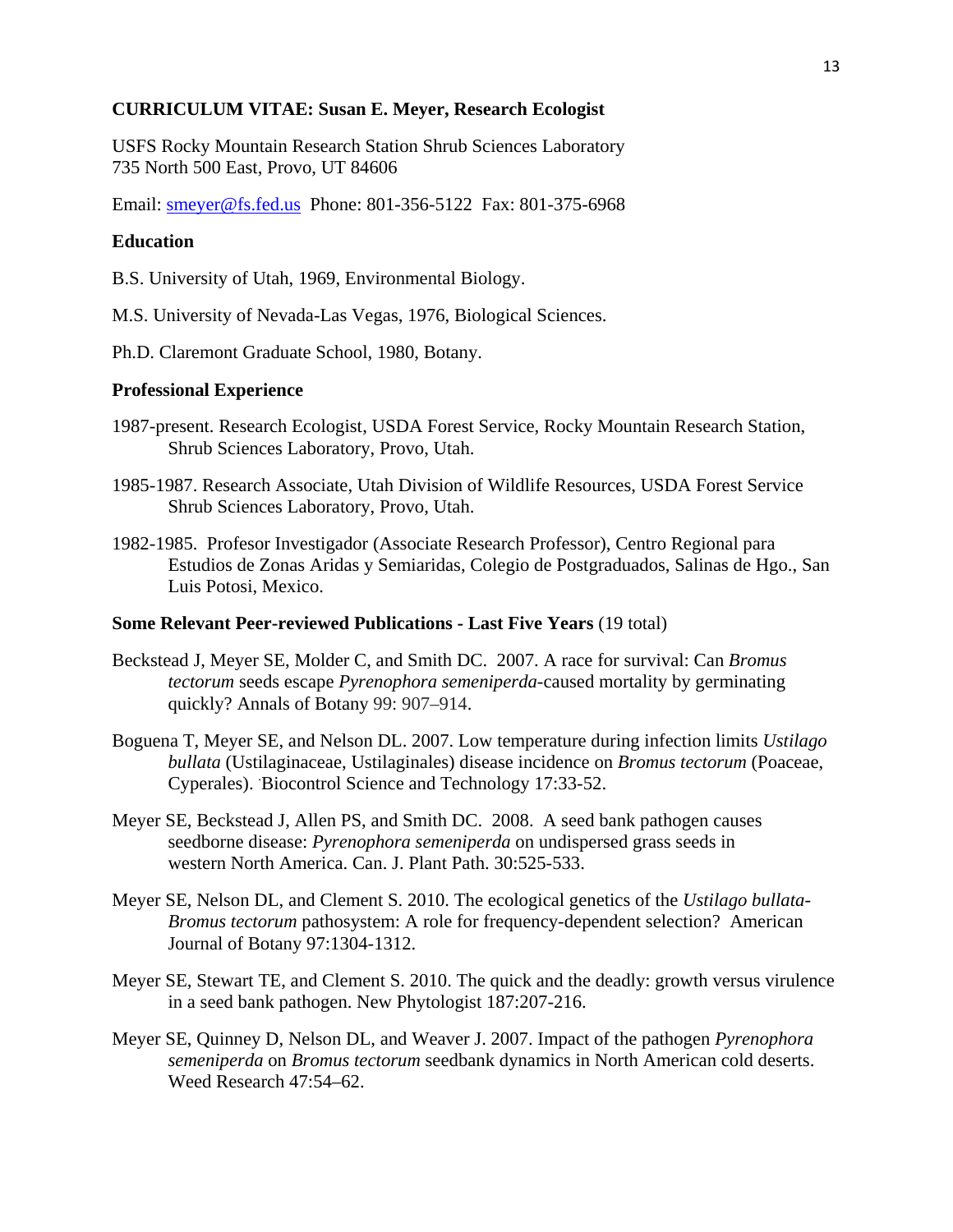#### **CURRICULUM VITAE**: **Travis M. Bean**

Research Specialist, School of Natural Resources & Environment, University of Arizona. bean@email.arizona.edu

1955 E. 6<sup>th</sup> St., Ste. 210 Tucson, AZ 85719 voice: 520 621.8589 fax: 520 621.3816

#### **Education**

- PhD, currently enrolled in Rangeland Ecology and Management program at University of Arizona (minor in Arid Lands Resource Sciences), expected graduation Spring 2013
- MS, Range Management, University of Arizona, 2002
- BS, Plant Science, University of Arizona, 2000

#### **Work Experience**

- 2004-present, Research Specialist, University of Arizona, Tucson, Arizona.
- 2000-2004, Research Assistant, Office of Arid Lands Studies, University of Arizona.
- 2003, Teaching Assistant, Native Plant Taxonomy Course, School of Natural Resources, University of Arizona.
- 2000-2001, Soil Conservation Intern, US Dept of Agriculture Natural Resources Conservation Service, Tucson, Arizona.
- 1999-2000, Plant Materials Intern, US Dept of Agriculture Natural Resources Conservation Service Plant Materials Center, Tucson, Arizona.

### **Publications**

- Rogstad, A, T.M. Bean, A.D. Olsson, and G.M. Casady. 2009. Fire and invasive species management in hot deserts: resources, strategies, tactics, and response. Rangelands 31:6-13.
- Bean, T.M., and C.A. Hannum. 2009. Invasive grasses: a cause for concern. Backyards and Beyond 3(3): 4-5, Arizona Cooperative Extension, Tucson.
- Bowers, J.E., T.M. Bean, and R.M. Turner. 2006. Two decades of change in the distribution of exotic plants at the Desert Laboratory, Tucson, Arizona. Madroño 53:254-265.
- Bean, T.M., S.E. Smith, and M.M. Karpiscak. 2004. Intensive revegetation in Arizona's hot desert: the advantages of container stock. Native Plants Journal 5: 173-180.
- Bean, T.M., M.M. Karpiscak, and S.E. Smith. 2003. A prescription for restoring native vegetation on former agricultural land (Arizona). Ecological Restoration 21:214-215.

### **Relevant Manuscripts in Preparation**

- Bean, T.M., J.K. Leary, and W.B. McCloskey. Evaluation of herbicide ballistic technology for control of buffelgrass and common range shrubs.
- Bean, T.M., W.B. McCloskey, and G.M. Casady. Efficacy of imazapic and glyphosate for preand post-emergence control of buffelgrass.
- Frid, F., T. Holcombe, J. Morisette, L. Brigham, T. Bean, and J. Betancourt. Using state and transition modeling to account for imperfect knowledge in invasive species management.
- Morisette, J., G. Newman, L. Frid, T. Holcombe, T. Kern, L. Brigham, T. Bean, and J. Betancourt. Integrating decision support and data management tools to control buffelgrass.
- Casady, G.M., and T.M. Bean. Efficacy of monocot-selective herbicides for control on buffelgrass and effects on native vegetation.
- Bean, T.M., J.E. Bowers, D. Backer, T.E. Esque, and C. Schwalbe. Differences in seedbank density and species richness between buffelgrass-infested and uninfested areas.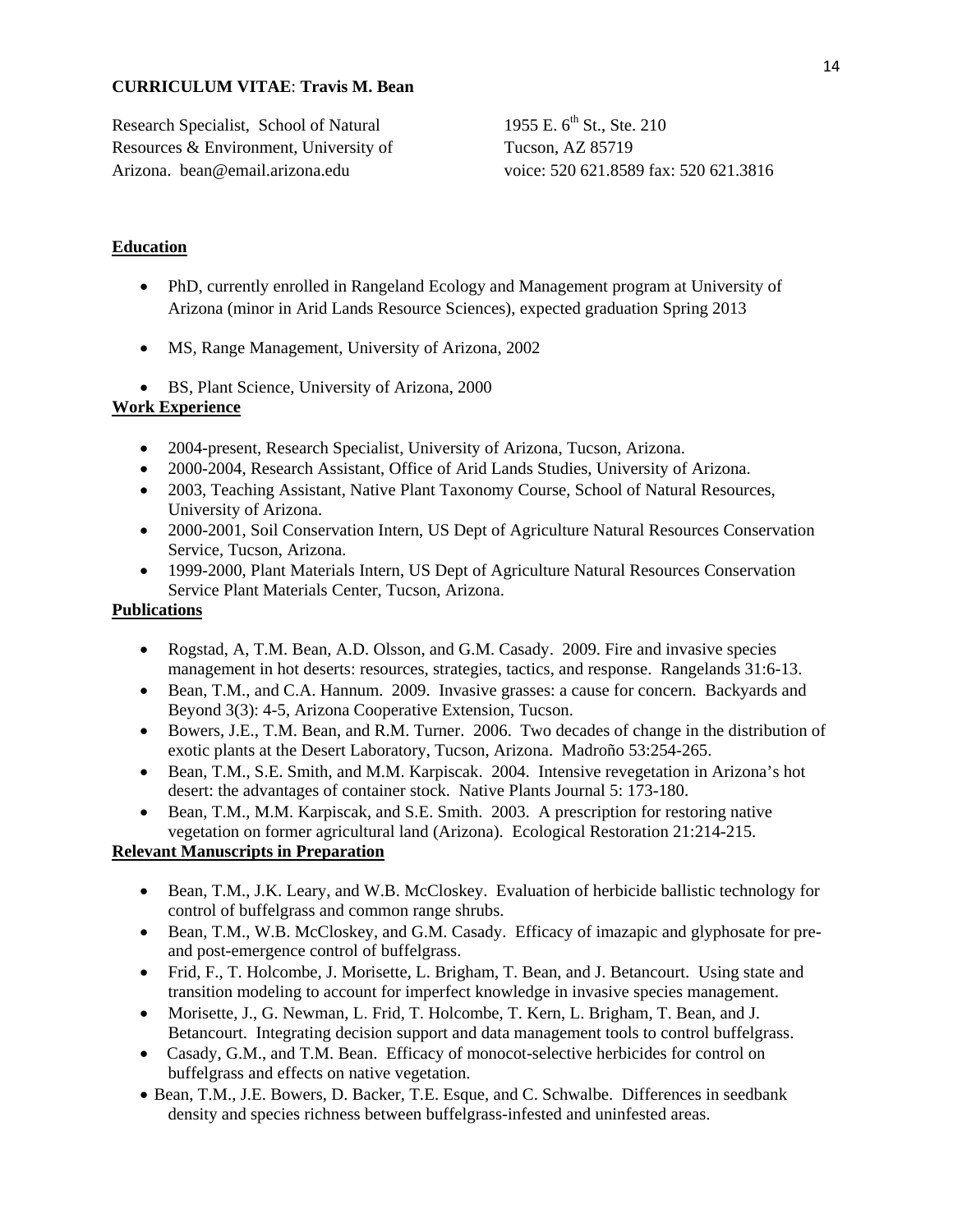# **CURRICULUM VITAE: ANTONIO EVIDENTE**

University of Naples "Federico II" Department of Soil, Plant, Environmental and Animal Production Science, Via Università, 100 Portici (NA) 80055. Email: evidente@unina.it

# **EDUCATION**

1975. M.S. Institute of Organic and Biological Chemistry, University of Naples "Federico II".

# **PROFESSIONAL EXPERIENCE**

2000-present Full Professor of Organic Chemistry, University of Naples 1989-2000 Associate Professor of Organic Chemistry, University of Naples 1987-1989 Associate Professor of Organic Chemistry, University of Basilicata, Potenza. 1980-1987 Senior Research Associate, Organic Chemistry, University of Naples 1975-1980 Research Fellow at the Institute of Organic and Biological Chemistry

# **RESEARCH INTERESTS**

Organic chemistry, biosynthesis, biochemistry, spectroscopy and synthesis of bioactive metabolites (phytotoxins, plant growth regulators, antibiotics, mycotoxins, fungicides, phytoalexins, elicitors, herbicides, proteins and polysaccharides) produced by phytopathogenic fungi, bacteria and plants. Structure and stereostructural determination of bioactive metabolites and studies on structure-activity relationships and on their action mode.

# **REPRESENTATIVE PUBLICATIONS** (68 publications last 5 years)

- A. Evidente, A. Berestetskiy, A. Andolfi, M.C. Zonno, A. Cimmino, M, Vurro; "Relation between *in vitro* production of ascosonchine and virulence of strains of the potential mycoherbicide *Ascochyta sonchi*: a method for its quantification in complex samples", Phytochemical Analysis, 17, 357-364, (2006).
- A. Berestetskiy, A. Dmitriev, G. Mitina, I. Lisker, A. Andolfi, A. Evidente: "Nonenolides and cytochalasins with phytotoxic activity against *Cirsium arvense* and *Sonchus arvensis*: a structure-activity relationships study" Phytochemistry, 69, 953-960, (2008)
- A. Evidente, A. Cimmino, A. Andolfi, M. Vurro, M. C. Zonno, A. Motta: "Phyllostoxin and phyllostin, bioactive metabolites produced by *Phyllosticta cirsii*, a potential mycoherbicide for *Cirsium arvense* biocontrol", Journal of Agricultural and Food Chemistry, 56, 884-888, (2008).
- A. Cimmino, A. Andolfi, A. Berestetskiy, A. Evidente: "Production of phytotoxins by *Phoma exigua* var. *exigua*, a potential mycoherbicide against perennial thistles", Journal of Agricultural and Food Chemistry, 56, 6304-6309, (2008).